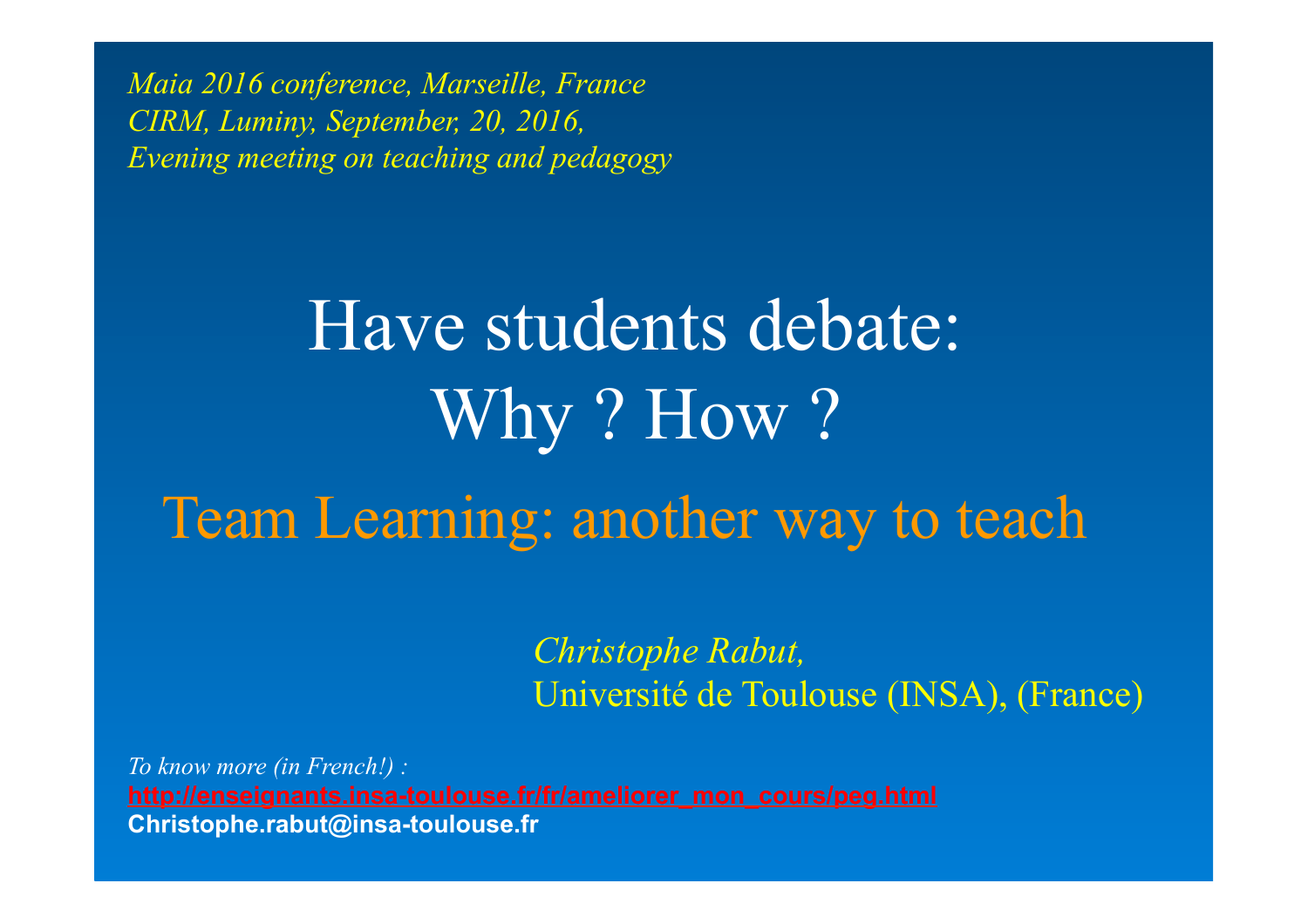## Don't walk in front of me, I may not follow,

Don't walk behind me, I may not lead,

Just walk beside me and be my friend

often attributed to *Albert Camus (?)*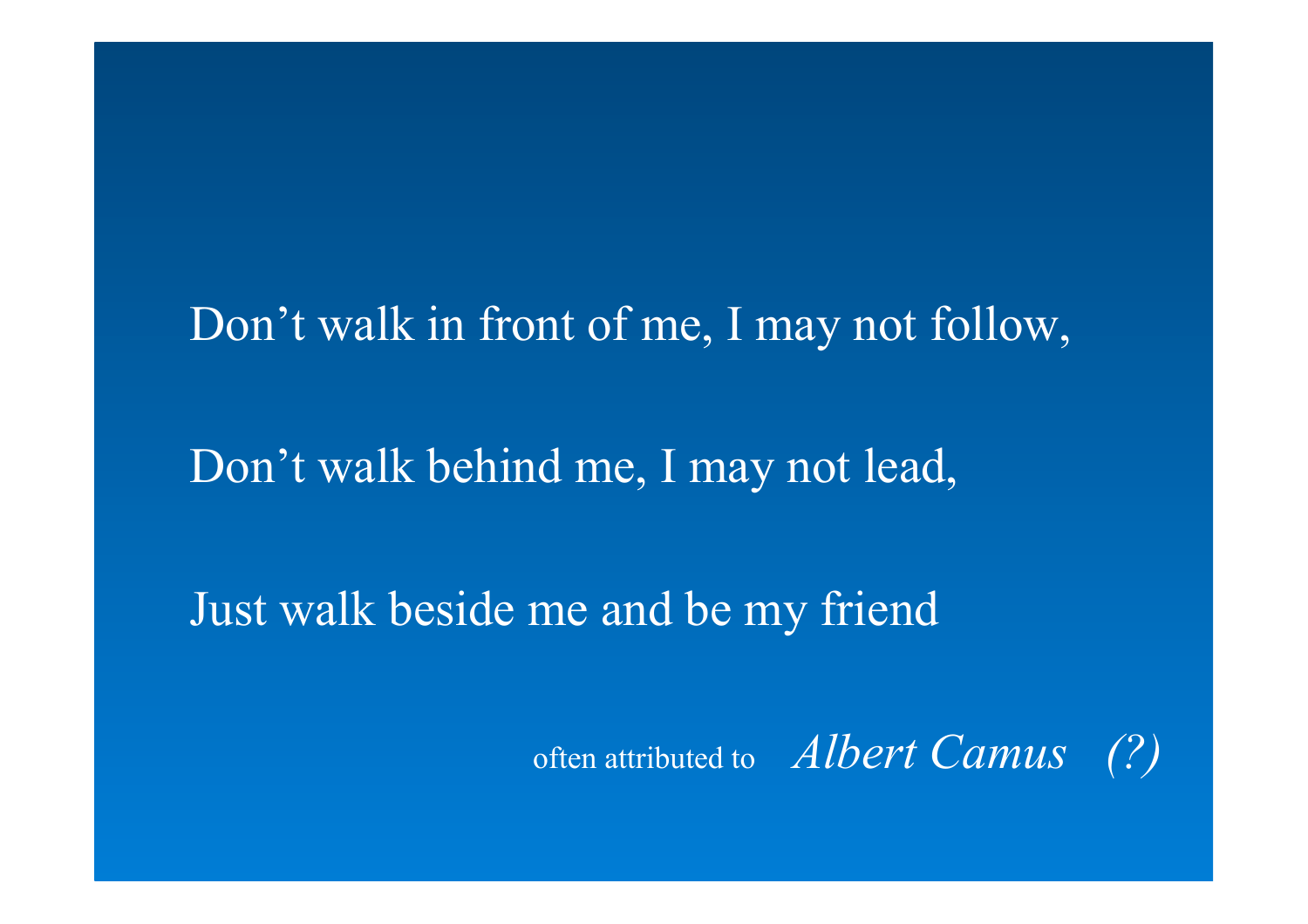# Preliminary

### **1. « Knowledge is no more spread during lectures**

« Information is quite everywhere: at home, on the computer… Institutions are no more the unique places for knowledge transmission. They have to become the preferred place for understanding and exchange. »

*Xavier Prats Monne, Commission européenne* 

### **2. A challenge:**

Due to various factors, a more and more important disparity of the scientific level of students.

In order to face that:

Preliminary homework… but how to achieve this ? Only possible if strong motivation, and so if interest, visible efficiency…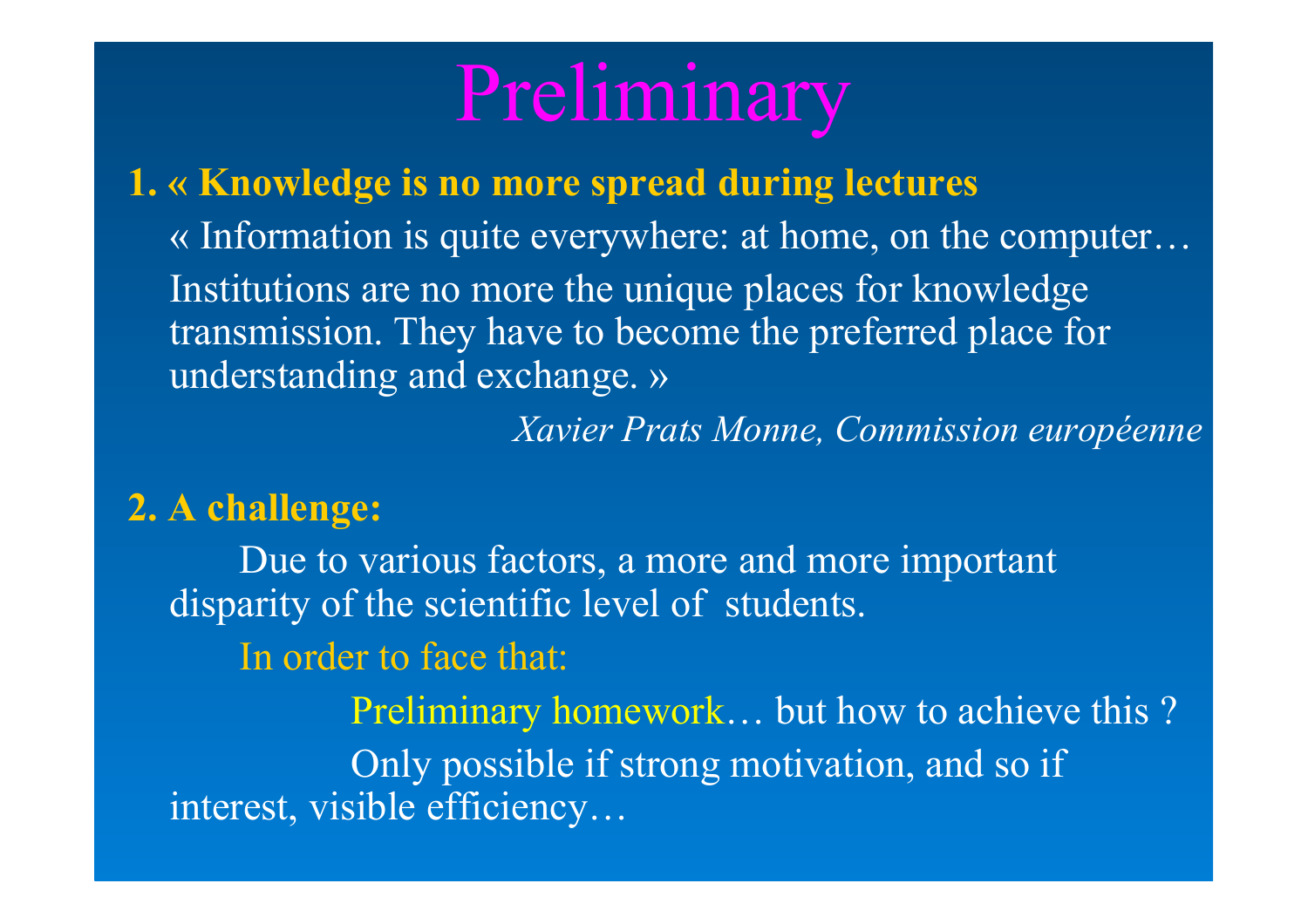# Have students debate: why ?

### • **Better memorization:**

Studies say we tend to remember 10% of what we read 20% of what we hear 70% of what about we debate…

### • **Better motivation:**

More friendly, more pleasant. The student can better see his own progress, and so improves his motivation and his efficiency.

### • **It encourages homework:**

To measure up to other students, not to penalise them. Thanks to the better motivation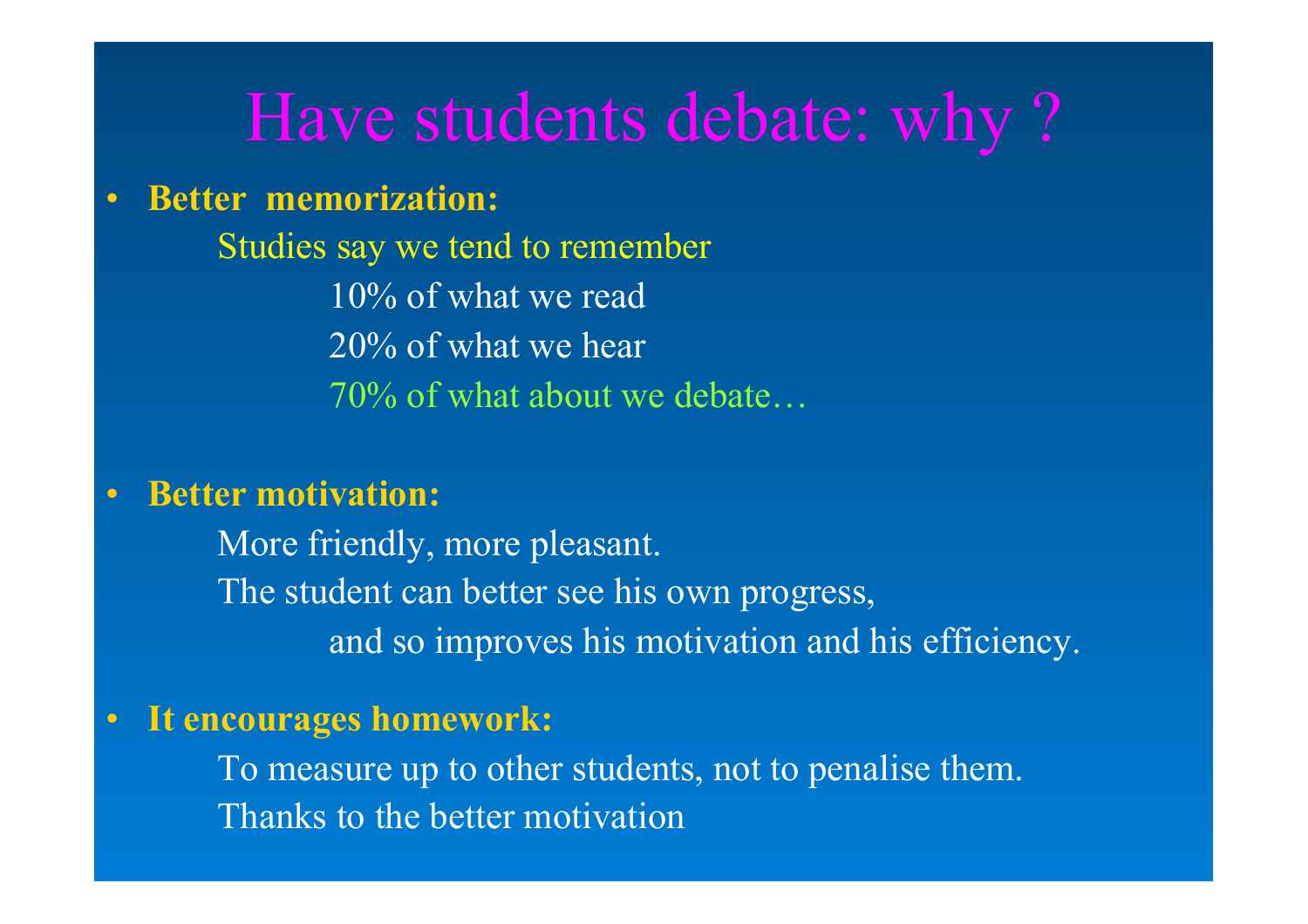# Have students debate: how ?

• By forming (small) teams (ideally 4 students) who work mainly self-sufficiently

• AND by giving them activities to be solved in teams:

 Including a difficulty, an « obstacle », a challenge Requiring a (or various) decision, some initiatives Possibly involving controversy: Many ways to solve Paradoxal result…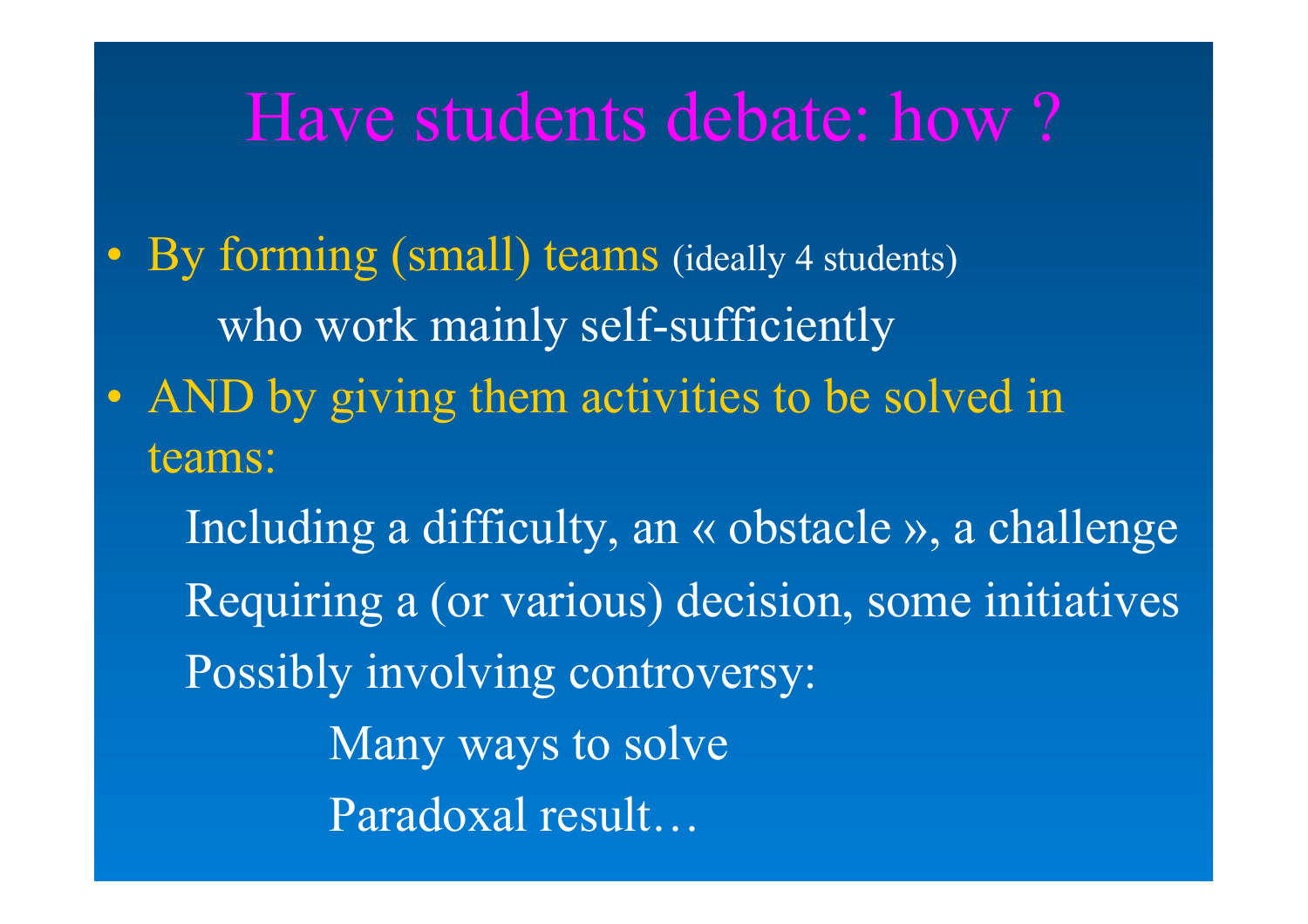# A team, that's magic !

**Thanks to the teams:** 

Students can debate, express themselves. Students can listen each others. Students are encouraged to work. But, above all, here is the « brain storming » effect: The (partial) idea of one guy of the team can be taken over, supplemented, transformed, corrected by others teammates.

Ideas affrontments enable advances.

A team is much more than the union of teammates' ability.

So we can submit to teams problems that we could not submit to isolated students (« obstacle »).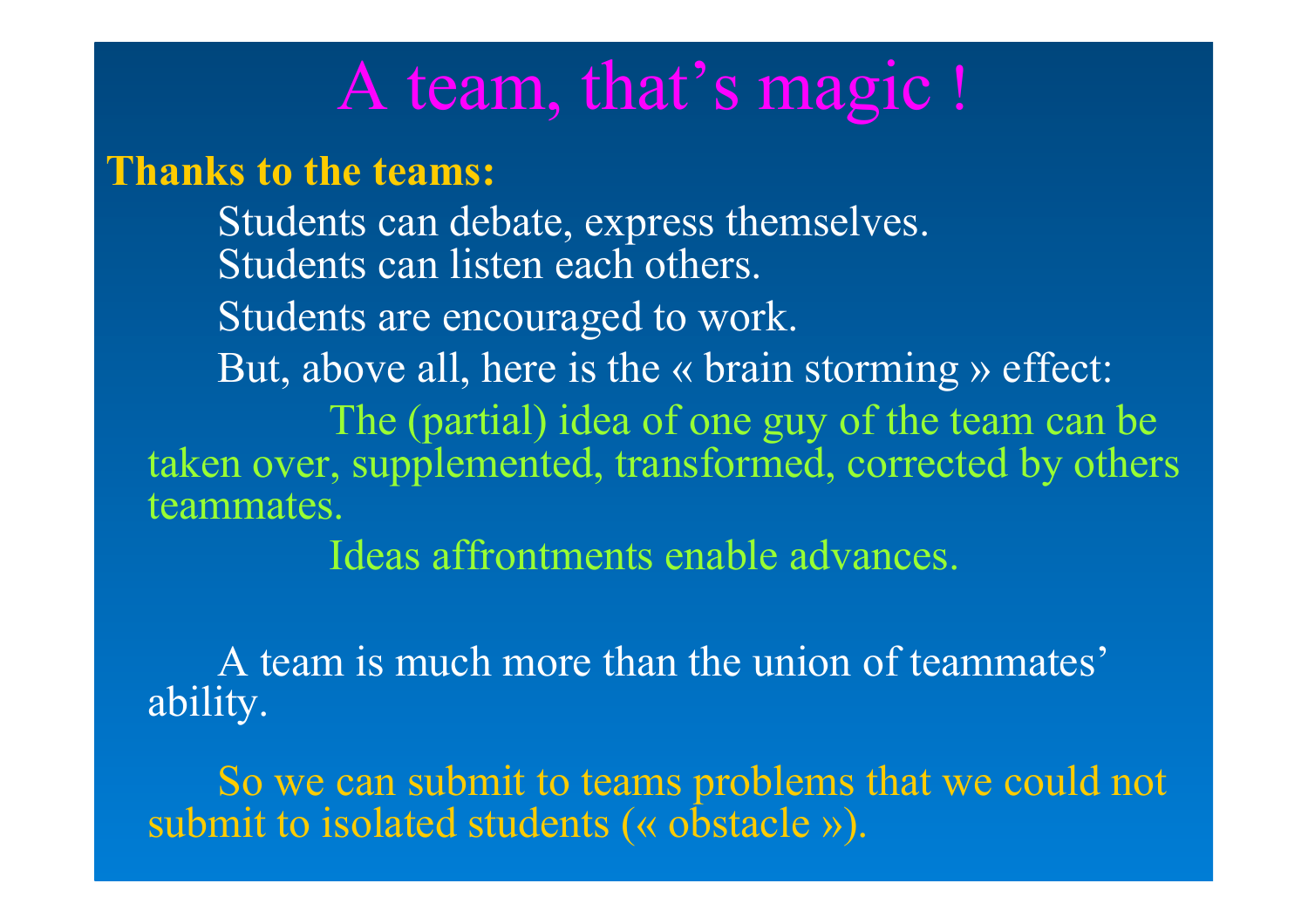## Have students debate on lecture material (1)

### • **Homework:**

No initial lecture, but

Students have to learn a precise part of some document (book…) They have to identify difficulties and key points

### • **Teamwork:**

Students debate on this homework: Compare their difficulties, try to solve them alltogether Talk on the consequences of the important points The professor do help the teams when requested (questions clearly expressed by the whole team)

### • **Remark:**

 Important to have proper motivation for the students do the homework Important to have a good document for students to work on (ouch!)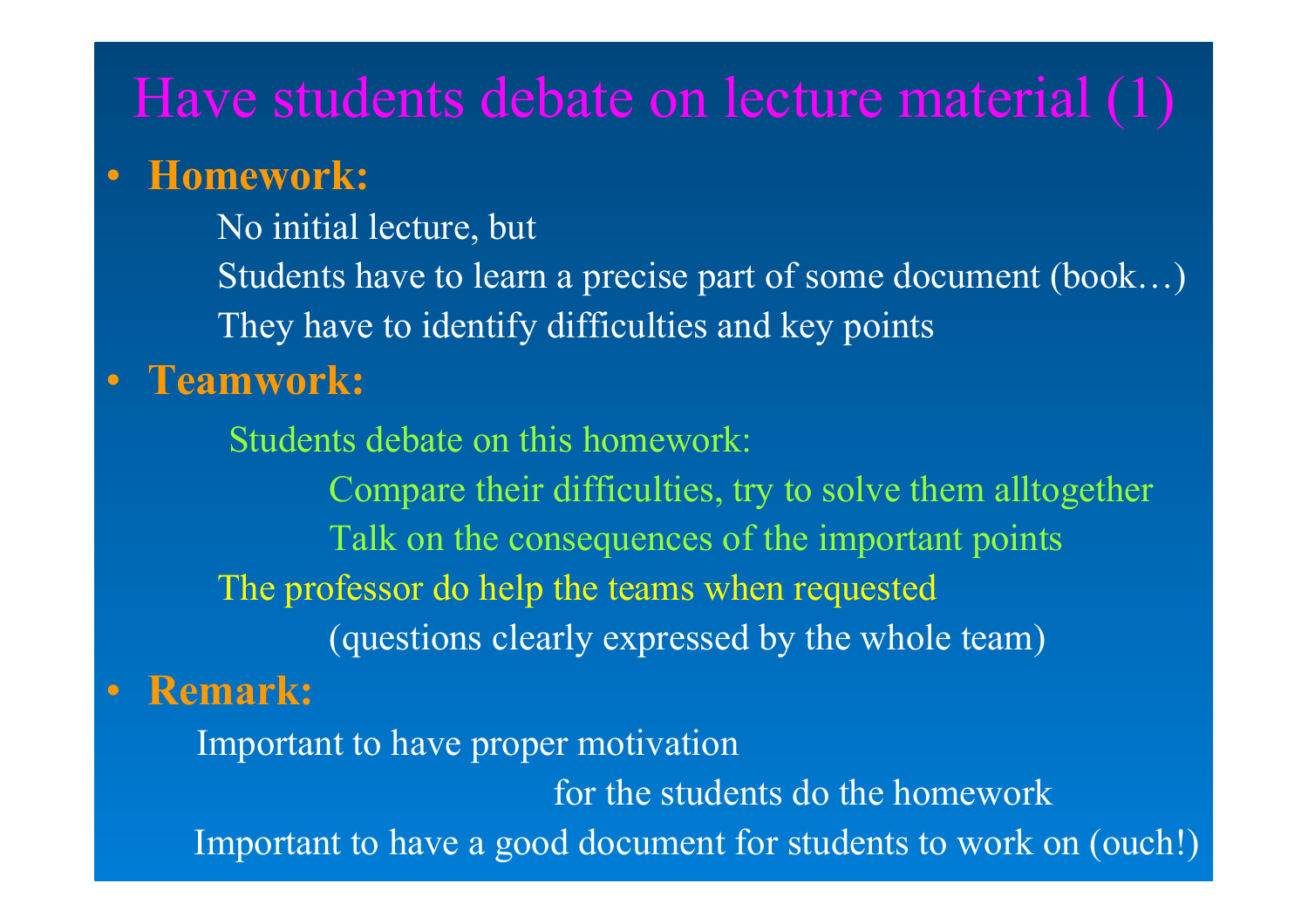# Have students debate on lecture material (2)

 **Turn the lecture material into a problem:** 

Instead of lecturing, we turn the lecture into a problem (questions to solve, leading to results usually presented during the lecture  $\Rightarrow$  Problem team solving, difficulties confronting, the teams tries to solve these difficulties

When requested the professor helps the teams<br>(for questions coming from

the team)

 **… with highlighting main results and consequences of important points** 

#### **Remarks :**

situations.

 Can be done with previous homework, or direct teamwork. Important to have a good document for students to work on (ouch!) Teamwork is necessary to overcome the obstacles due to new notions,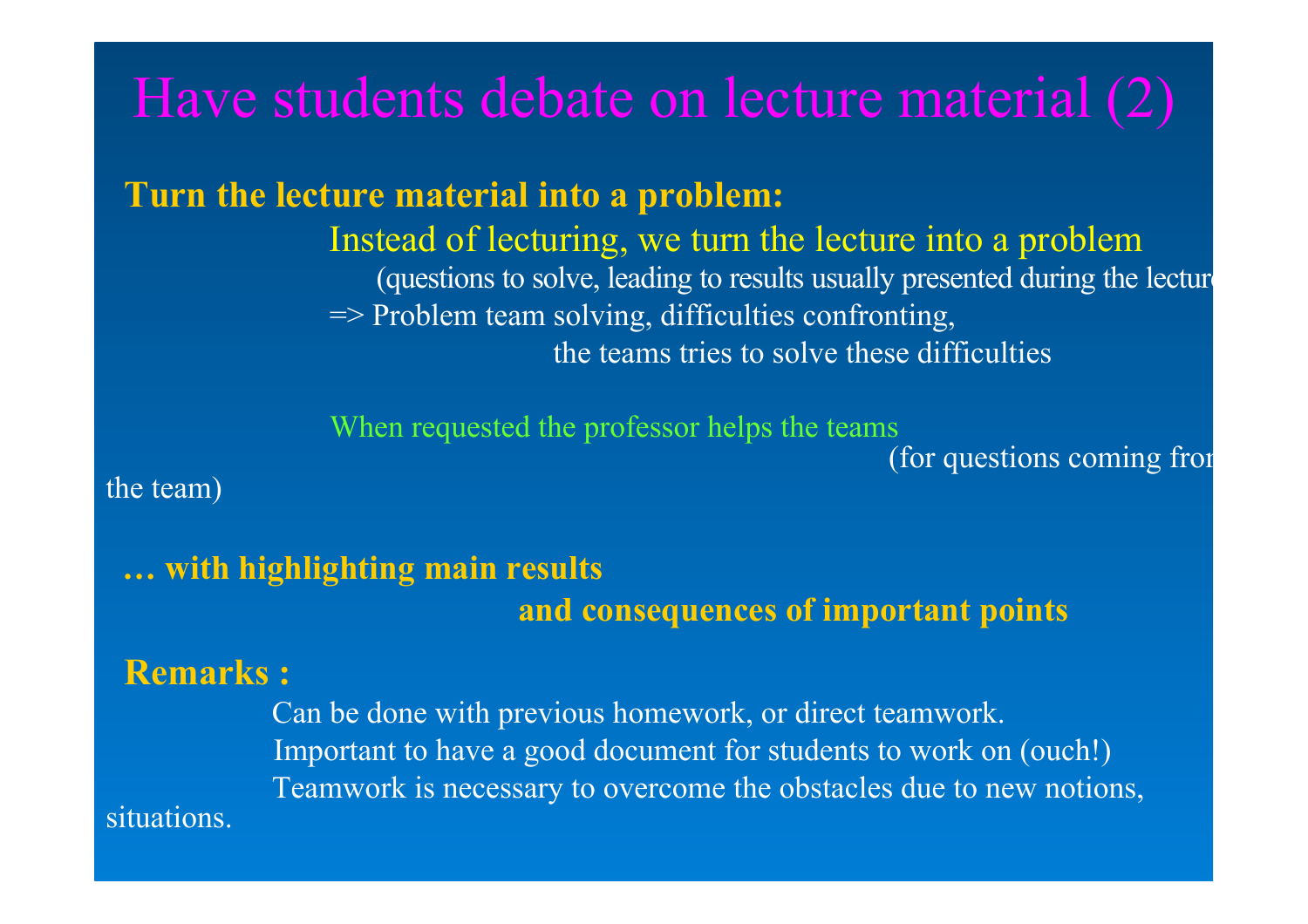## Lectures based on students' questions *(Eric Mazur, Harvard)*

### **Homework:**

No initial lecture, but Students have to learn a precise part of some document (book…) They have to identify difficulties and ask questions to the professor via internet

### **Lecture:**

The lecture is based on questions to the professor, who can see which points have to be lightened, which ones have to be highlighted.. Never for doing a quite classical lecture on the subject already studied as a homework.

### **Remark:**

 « No question, no lecture » Lecture useless for a student not having done the previous homework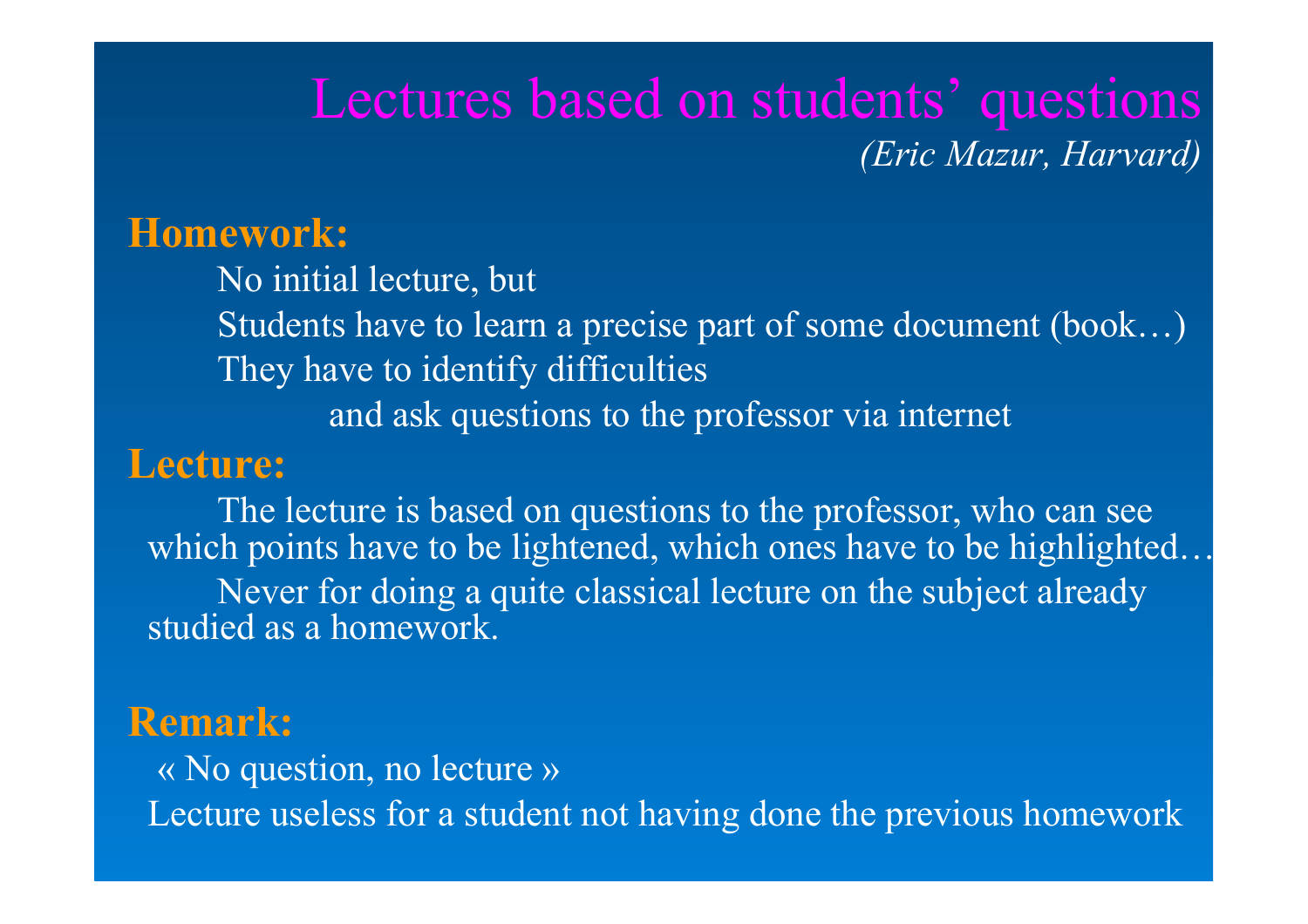## Lectures based on students' answers *(Eric Mazur, Harvard)*

1. A marvelous tool: questions to all students, then discussions: A question is asked to all students, who answer via an electronic mean or hanging hands, or color papers. If the number or right answers is between 30% and 70%,

> the students have to argue with their neighbours (2-3 minutes), then « re-vote ».

The lecture is adapted to students' understanding.

### 2. « Lecturing using students answers »:

A « quite classical » lecture (without preliminary homework) is interrupted by questions/discussions

3. Even better: homework, then questions/discussions/explanations: Preliminary homework (« study a precise part of a document ») Lecture is made of questions/discussions/explanations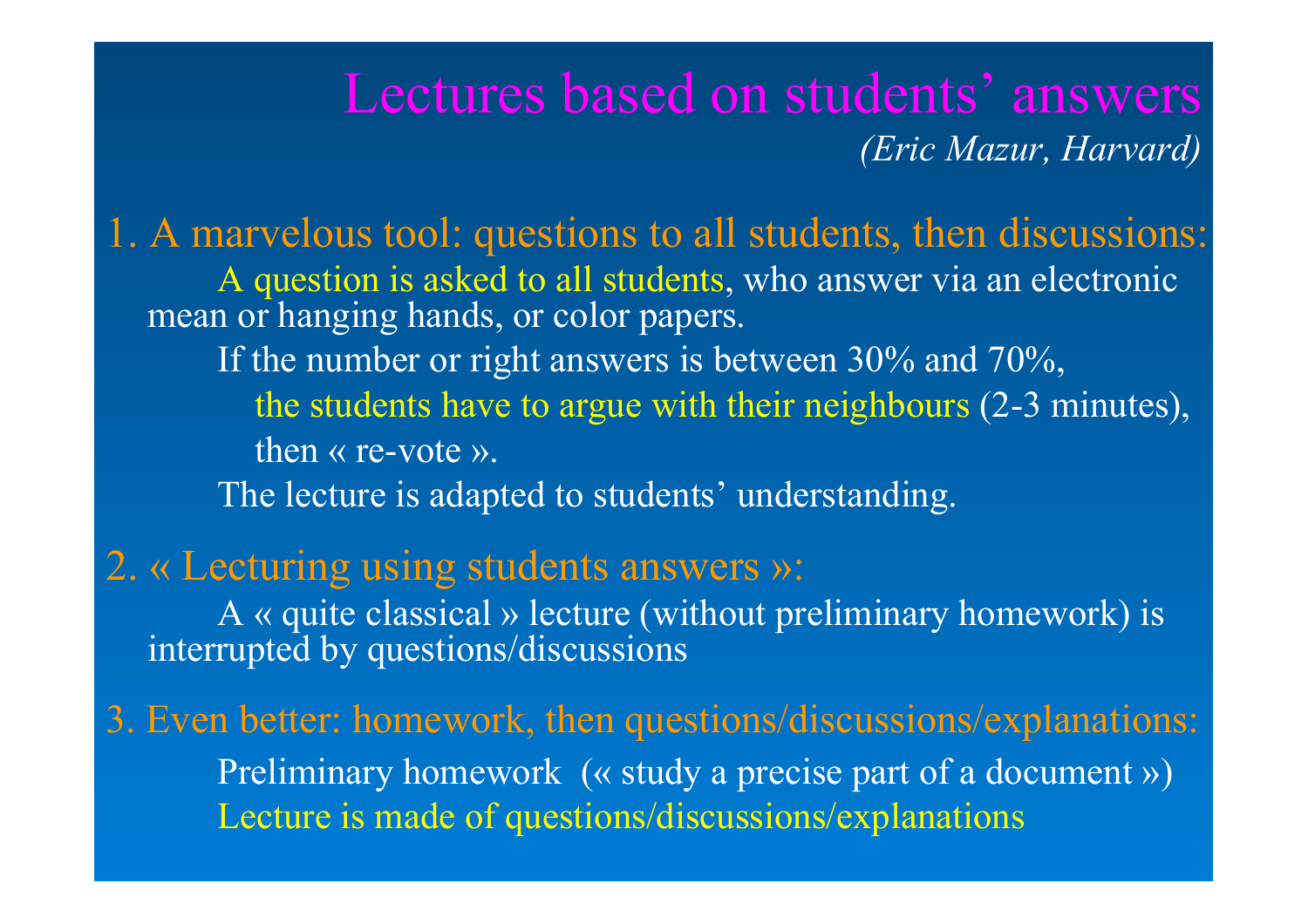# Have the students debate: exercices and problems

Assimilation exercices or of immediate application of the lecture material:

To be done as a homework, and to be checked or corrected in the team (comparing results, the used method, various mutual checking and explanations)

Exercices and in-depth problems, problems which need thinking: Three steps:

Defining a solving strategy (teamwork) « Technical solving » (individual work) Comparing and interpreting results, synthesis (teamwork)

Usually no complete exercices correction No computational details, but mention key points This can be done during exercices classes, or during « structuration lectures »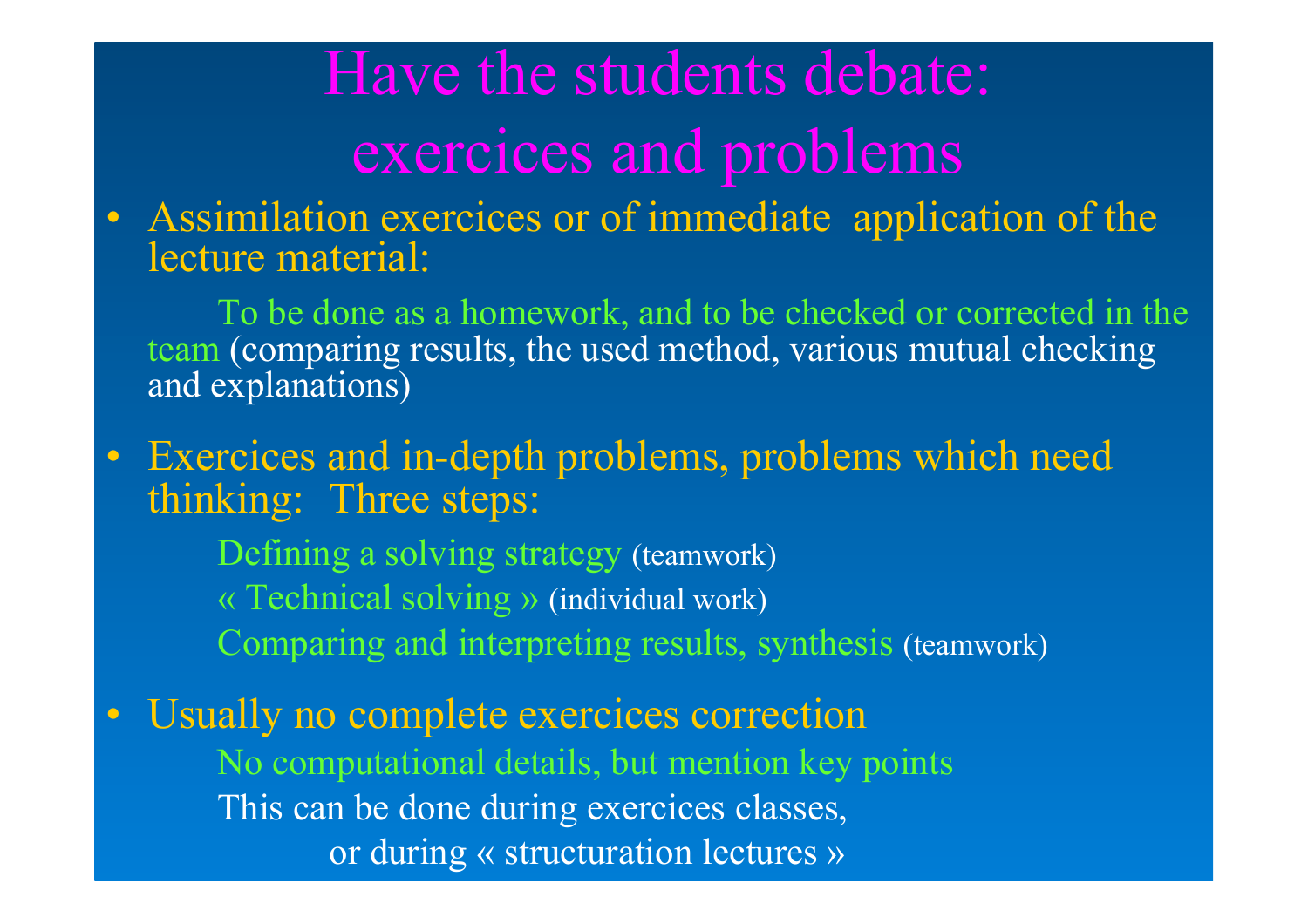# Synthesis and structuring lectures

### • **They are fundamental!**

WE NEED GIVE STRUCTURE to the knowledge acquired during homework and teamwork

Otherwise knowledge is ill-assorted, unorganized in students' brain, lack of hierarchy... and so not really efficient !

### • **The so-called « synthesis and structuring lecture » :**

 To give consistancy, structure, to the already studied notions. To give insight to students, about their work and the acquired knowledge Sometimes to supplement what they have already seen, alone or in team. (show some consequences of the acquired notions)

Never (or quite never) for re-doing what has already been studied, nor for answering students'questions.

#### • **Remark:**

These lectures are based on what students already know, have worked on We call out to students on what they know

=> This does interest them. They remember what we say here.

Much more efficient than to show them « the beauty of science »!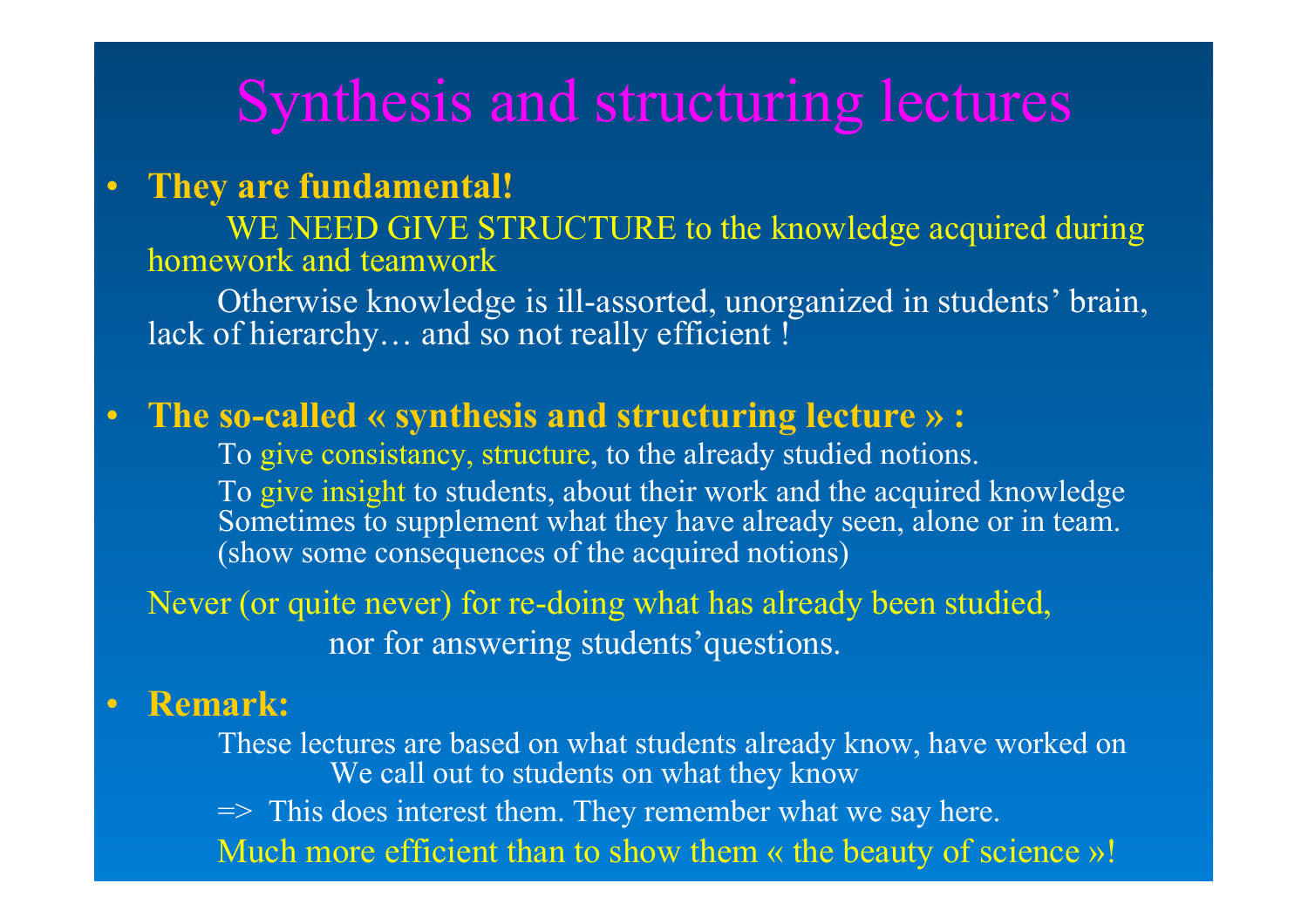What for the students' motivation ? Idea: a « positionning and motivation problem » When starting a sequence, give the students (groups) a problem… asking them not to solve the problem, but to say how they would do to solve it

(modelisation, concrete problem… math problem)

## Remarks:

- A good way to solve the problem uses the tools to be later studied…
- This problem may then be used as a « red line » along the course
- The problem is also good for showing the interest of working in group, for giving strength to the group, for learning to work in a group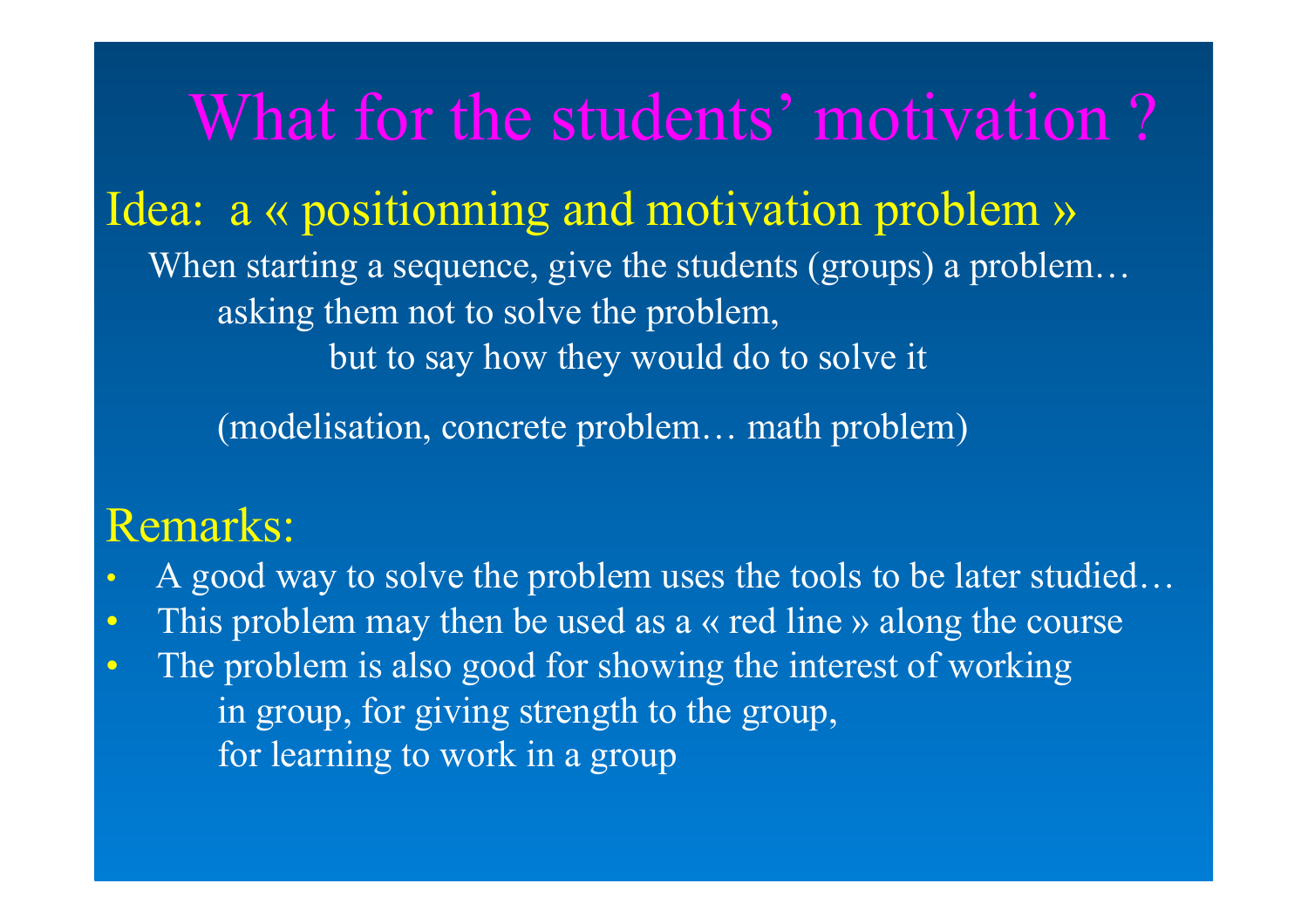# Some remarks (1/2)

- **Students study the totality of the course** in the order (and the logic) defined by the professor
- **Students work more regularly** (not only at the end of the course, for the exams), key points are known all along the course
- **Prefer quite small teams** (4 students, possibly 3 or 5) : Easier work than in bigger groups All students are involved in the totality of the group work Strong motivation et participation of the students
- **No work sharing** since group production is required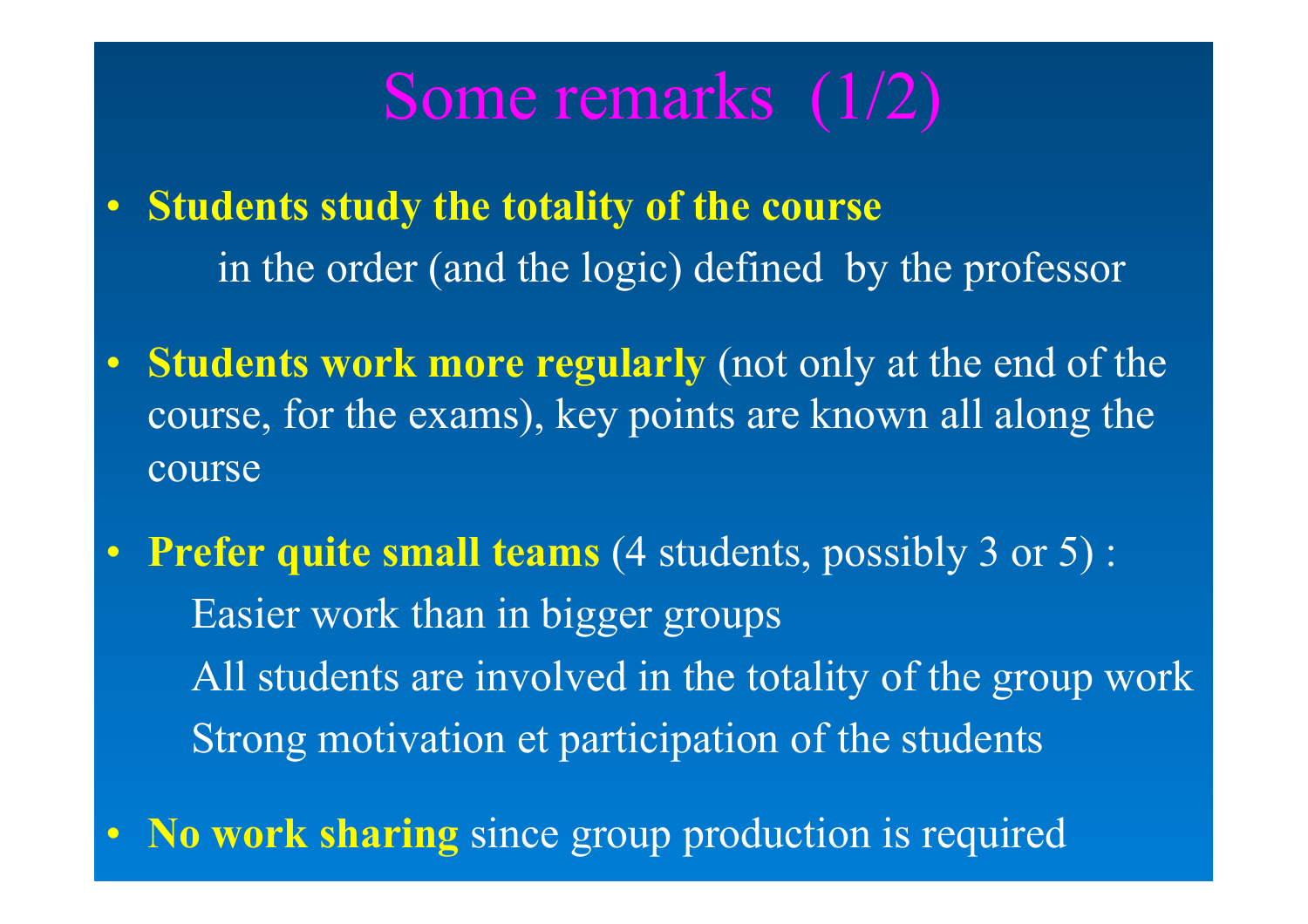# Some remarks (2/2)

- **Easy to implement**, to mix with a traditional method
- **Suitable for any subject**, well suited for theoretical subjects, as maths, quantum physics…
- **Some difficulties :**

Order of type sessions délicate, An appropriate document is necessary (students must be autonomous on the document).

• **The method is interesting and motivating** (students… but also professors)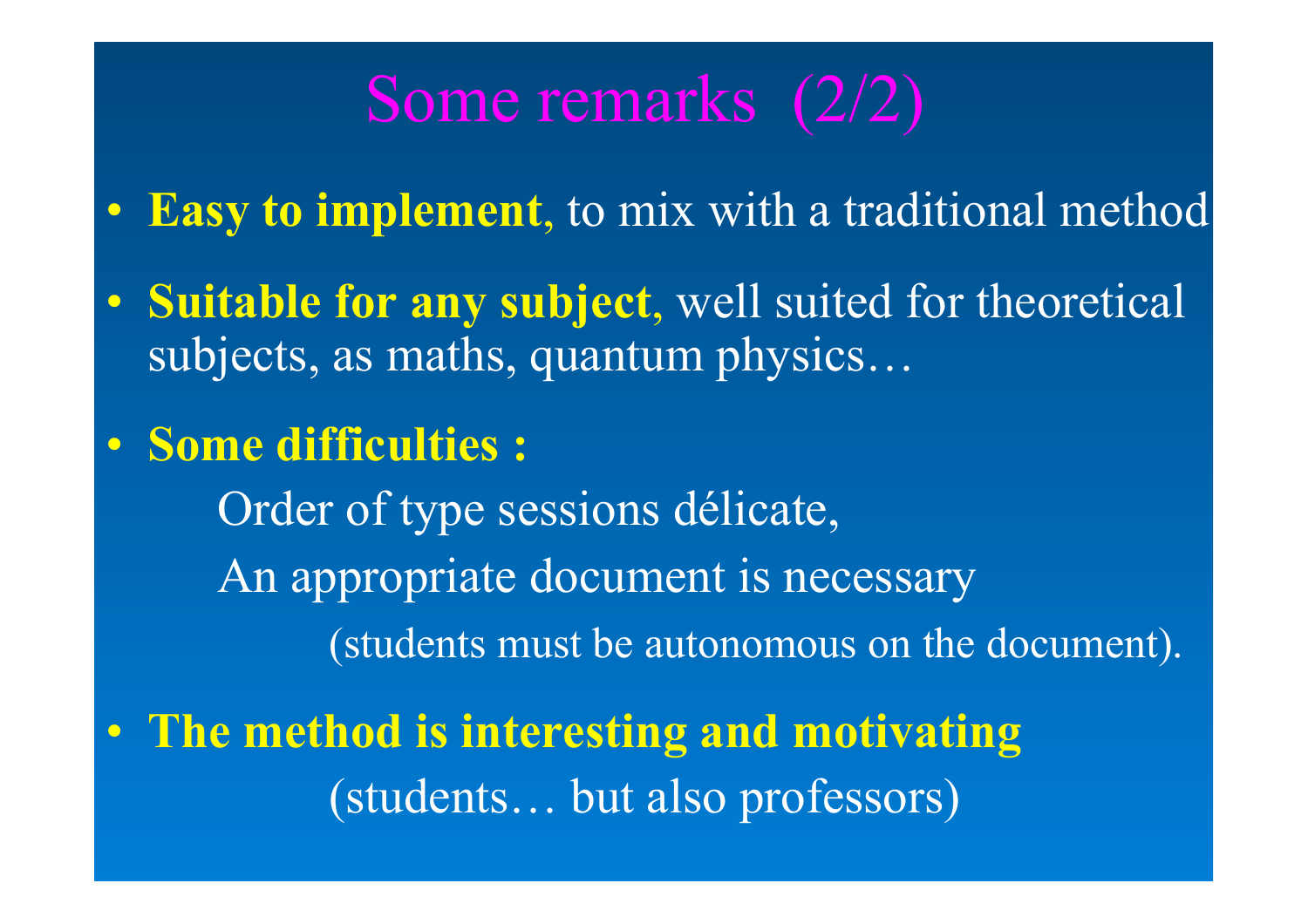# Some side effects

• More critical thinking

and more need of agreeing to what the other says than in professor's explanations.

- True discussions and real solidarity between students... and better contacts students-professors!
- Students ask for explanations more easily and spontaneously, they do not hesitate to ask again.
- Students' autoevaluation easy thanks to the group reactions. Easier qualitative evaluation by the professor.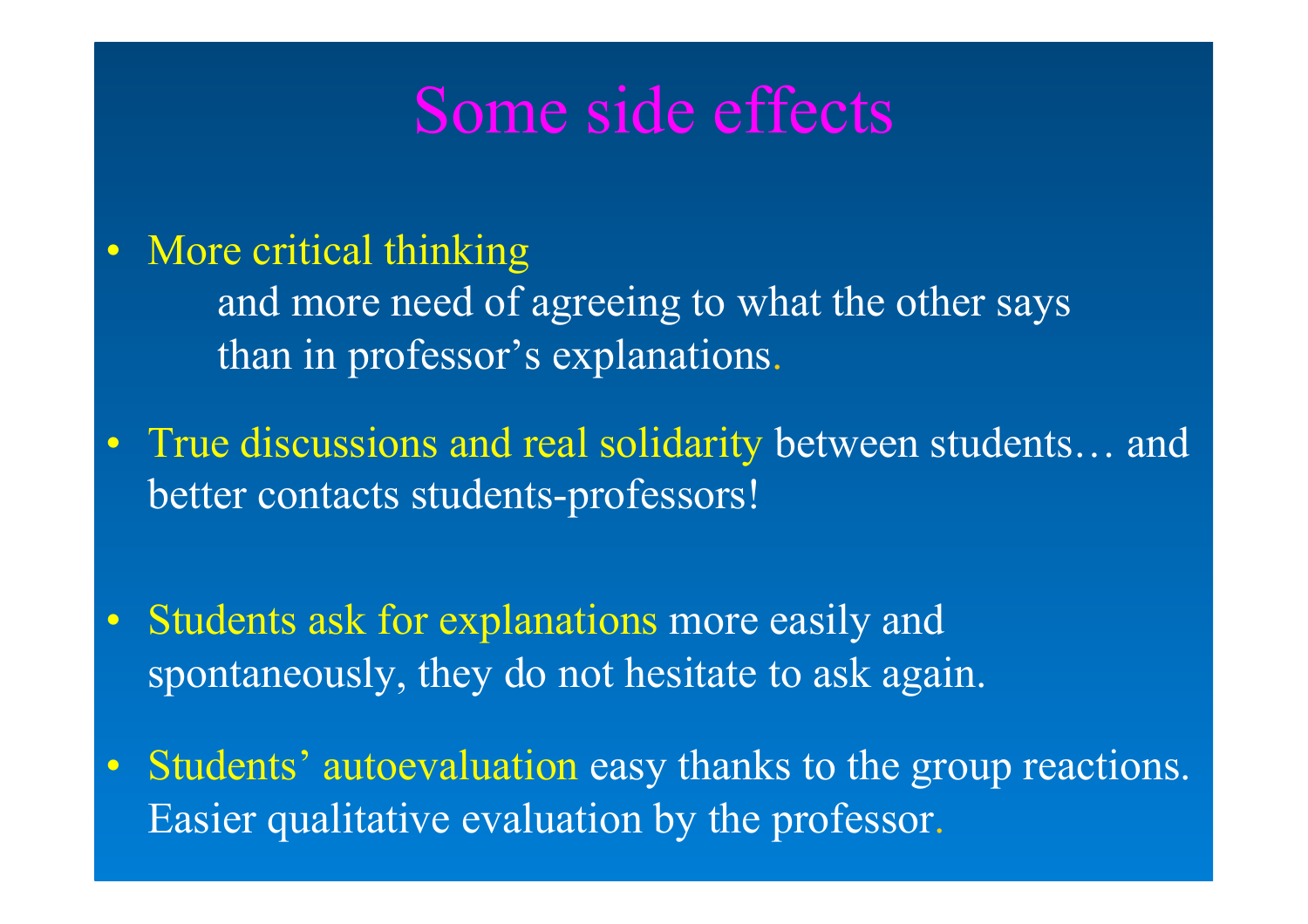# Dialog, confidence, autonomy

## • Learning to talk together,

to listen to the other one, and to answer him (in his register!), to respect him.

## • Acquire self-confidence:

Students see that they can learn by themselves, that they can give explanations to others, progress in groups.

## • Confidence in the professor:

whose main role is no more knowledge transmission, but assitance to knowledge construction.

## • Acquire autonomy:

learning to use a document, to express and ask for aid.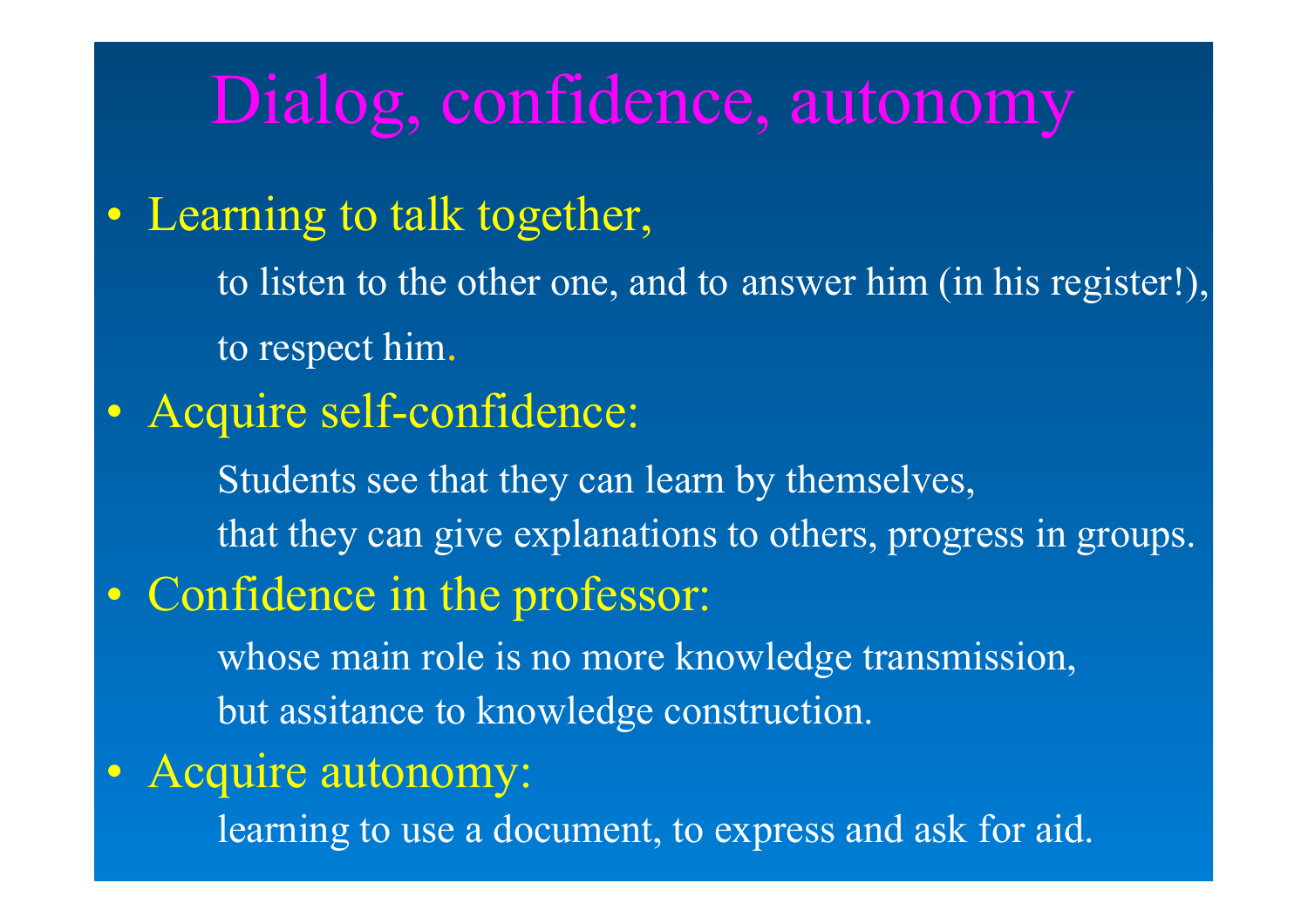Facing the level differences of students How ? Suggestion : Systematic guided previous homework, Team learning: Students arguing together during lectures and exercises Why? Because each student can go at his own rythm, Because we better understand and memorise when we have argued on a matter, and the lectures are adapted to students level. Irrealistic? No, if students understand that this is their interest to do it, ie if so they prepare the teamwork.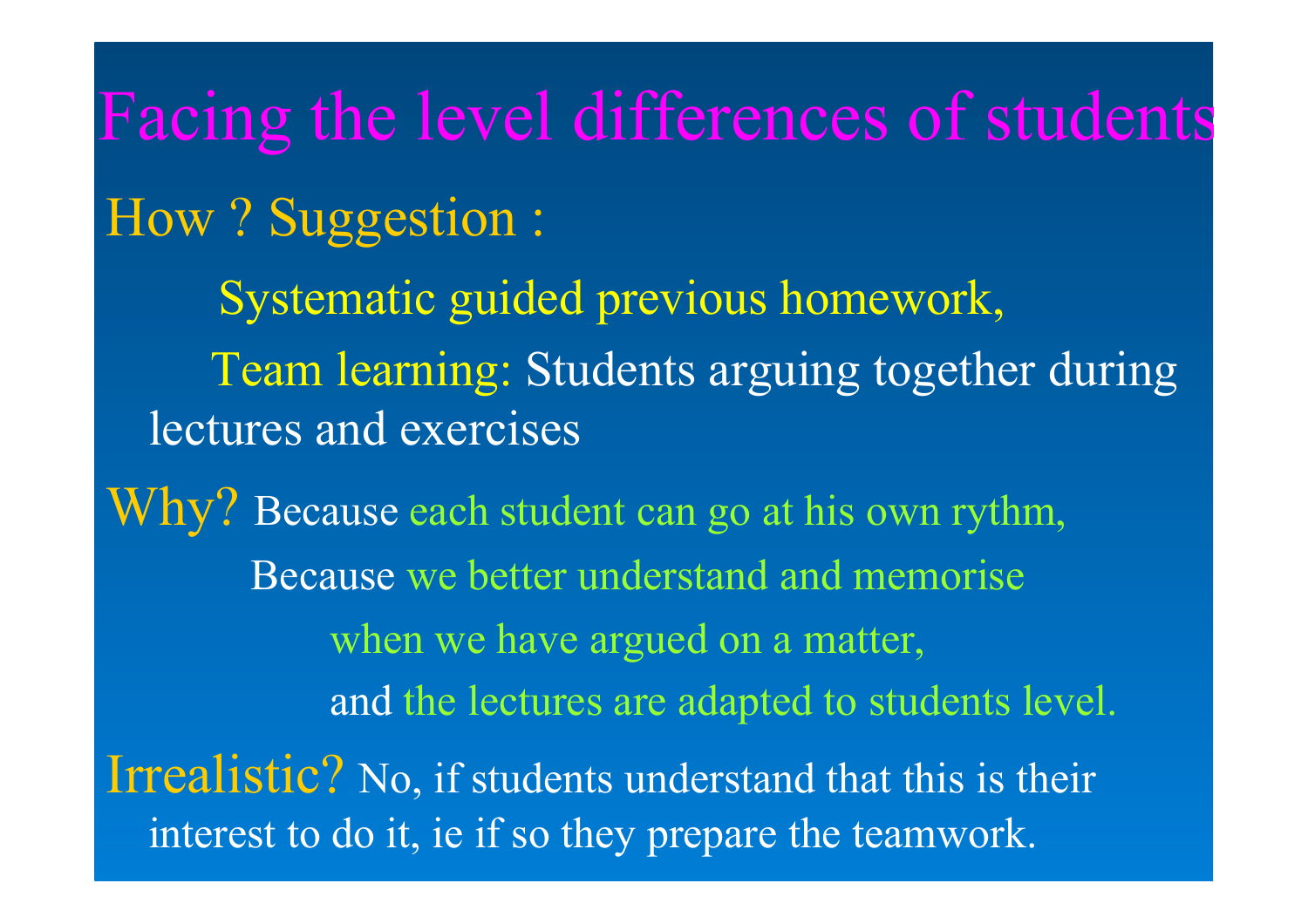# The challenge: some hints to take it up

- Preiminary homework on lecture material, followed by consolidation in teamwork
- Exercices of immediate application of lecture material … corrected in teamwork !
- Auto-evaluation exercices done in homework...

… commented in teamwork !

- Lecture turned out into a problem, so better willing to work again on it, and better memorized since worked in team
- Avoid too « technical » lectures (too slow for some students, to speedy for some others, never interesting!) **We have to guide homework**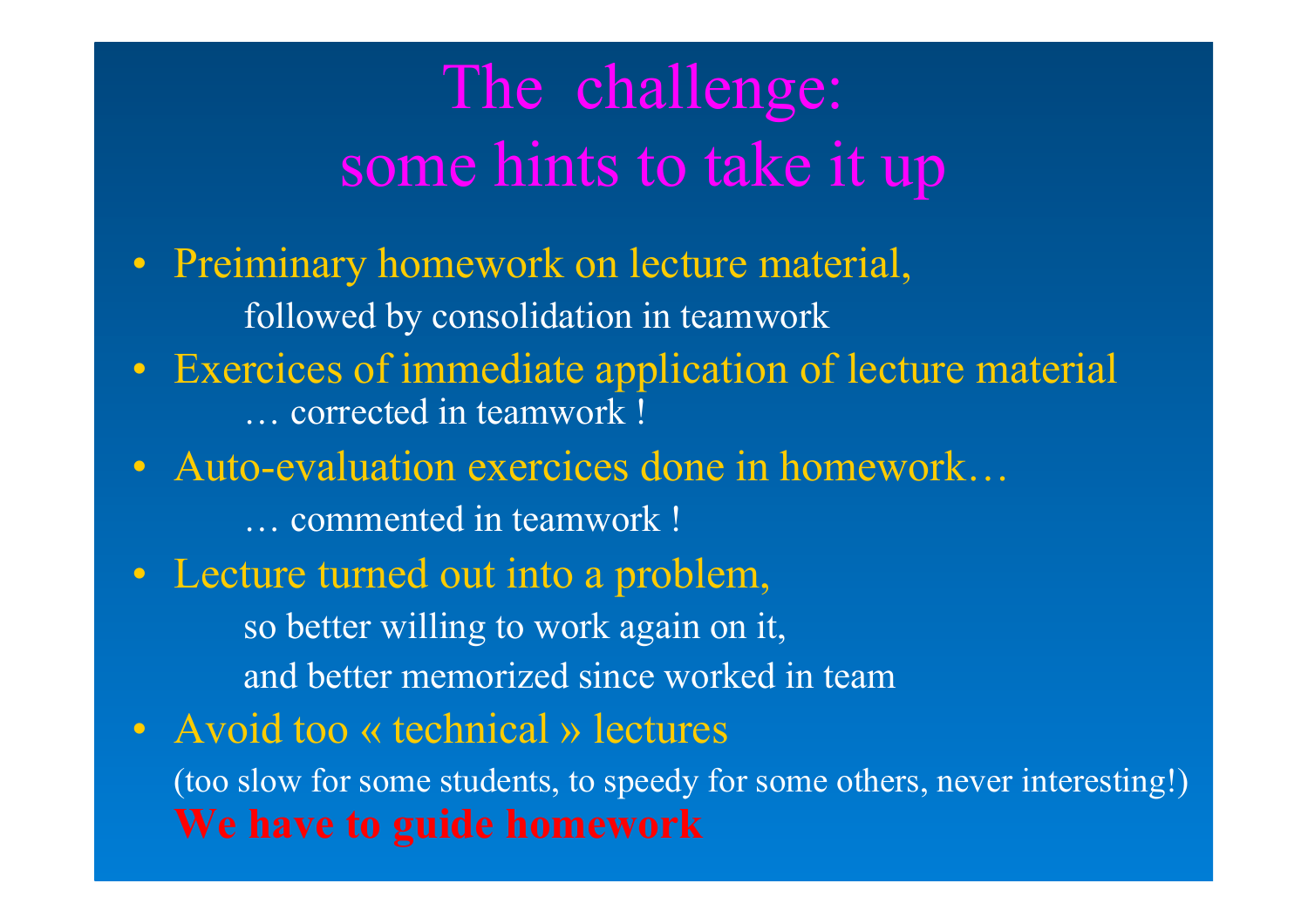#### Insa, Toulouse (France)





#### IPL, Louvain La Neuve (Belgique)

## Just choose the one you prefer!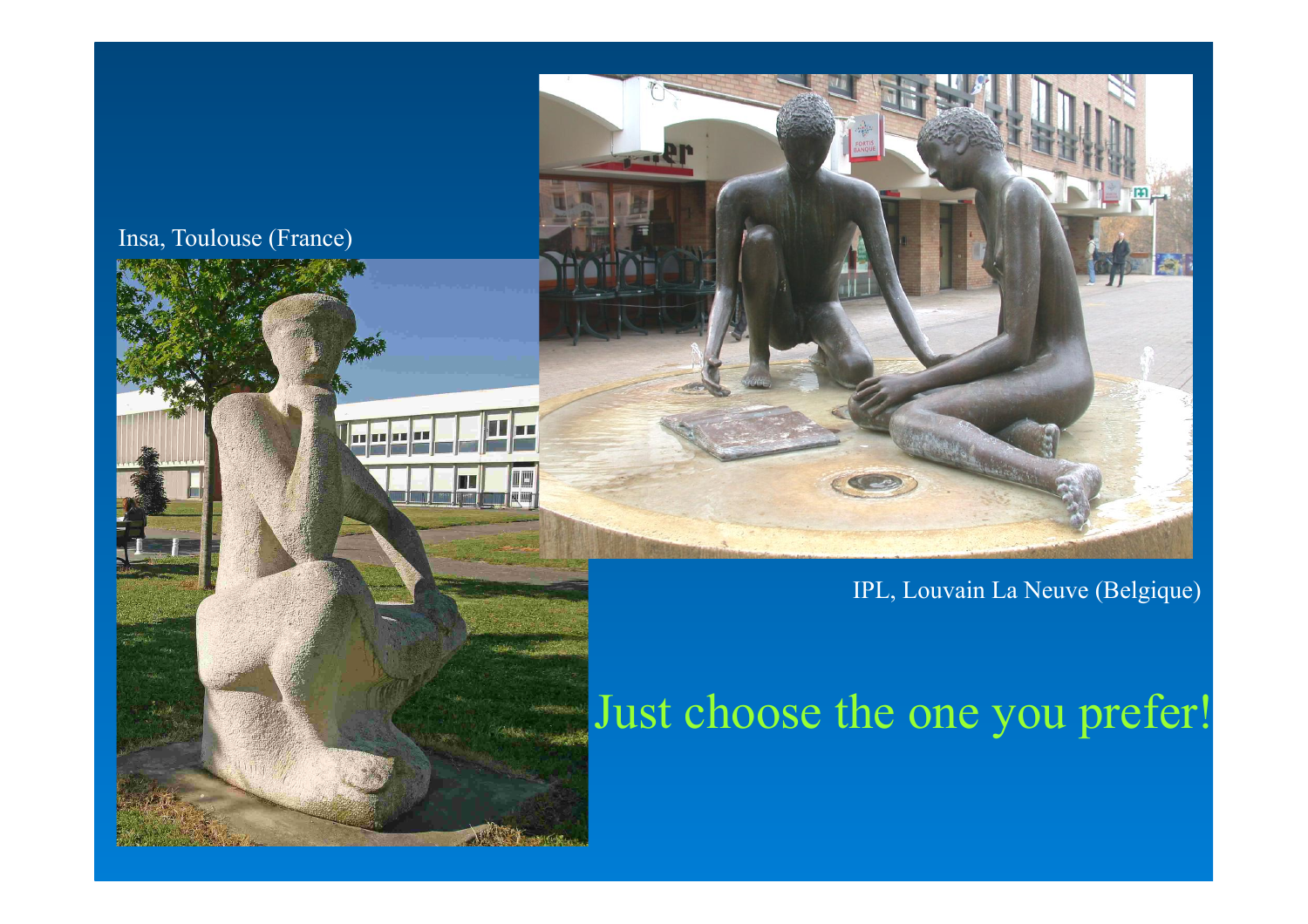### **"Lecturing via a problem", an example: Existence, unicity and construction of the circle around a triangle (1/3)**

The mayor of a city wants to have a circular cycling road going through three different points of a sport area. The aim of the problem is to determine whether it is always possible or not, whether there are many solutions or not, and to give a way to derive the desired circle.

Choose three points on your sheet of paper, and call them A, B, C. Draw the triangle ABC. If the center of the desired triangle, compare OA and OB. On which straight line must O be in order to meet this property? Draw this line.

Now draw the bisection of the segment BC. If it crosses the bisection of segment AB, let us call D the intersection point of these two straight lines.

Would we have DA=DB=DC? Clearly explain your position and why (use words, and then formulae). Does the circle with center in D and radius DA go through the three points A, B, and C? Are you sure? Explain why. Draw this circle. Does it "work" properly?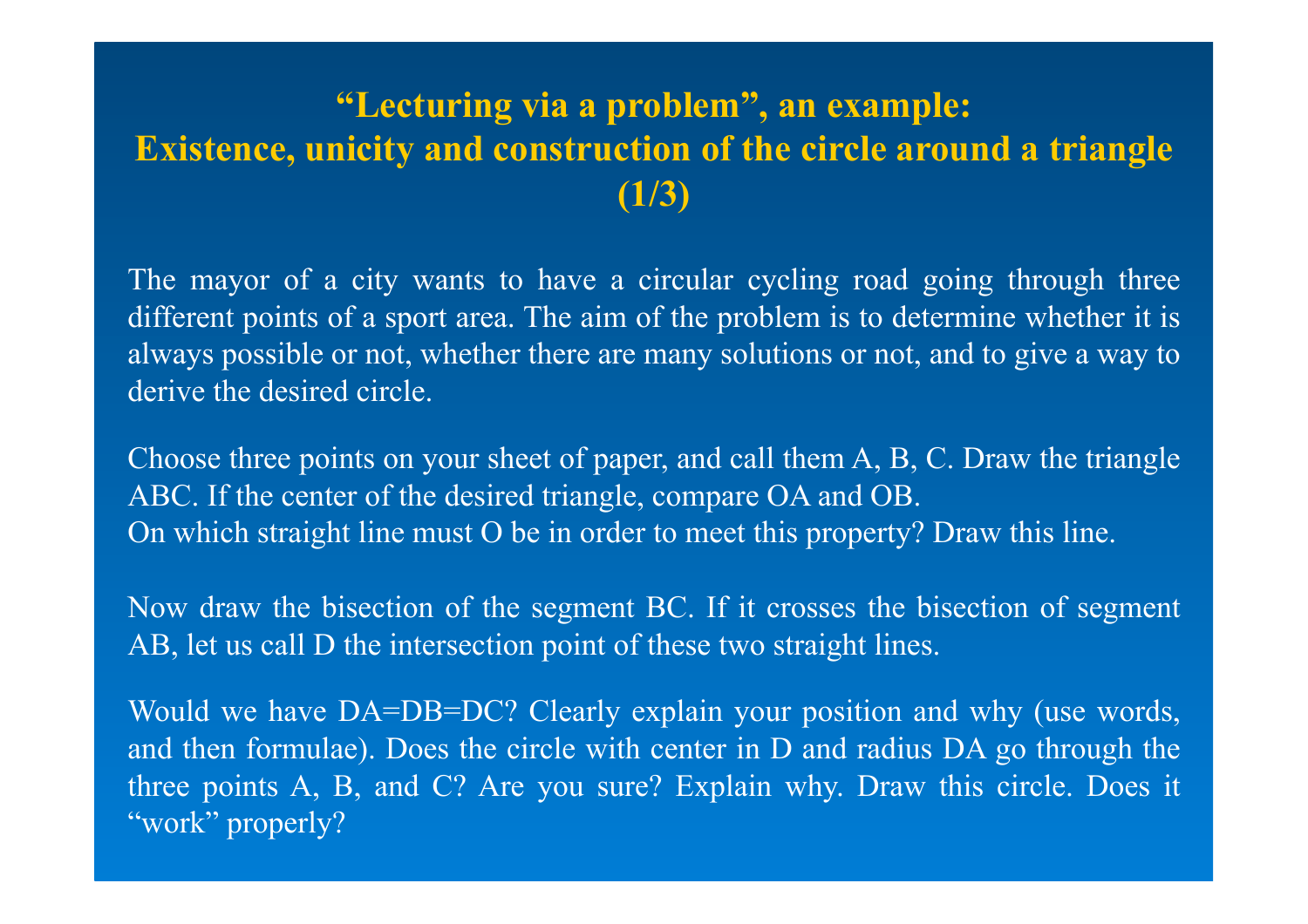### **Existence, unicity and construction of the circle around a triangle (2/3)**

So you now have drawn the desired circle, and O is precisely the point D. Congratulations! We usually call this circle "**circumscribed circle of the triangle ABC".**

What do you think: would the center of this circle be also on the bisection of the segment AC? Give precise justification of your answer, and check in your graph by drawing this bisection.

Here we have a surprising property: **the three bisections of the sides of a triangle intersect in a single point!** This point is called "center of the circumscribed circle of the triangle". Of course, don't resist, just draw the bisection! Right, if the graph is done properly it contains the point O!

Can we always do so? Can the mayor build his cycling road whatever may be the three points A, B, C? Yes, at least quite always: there is a configuration of the three points for which the bisections cannot cross… Which one? In this case do the three points form a triangle?